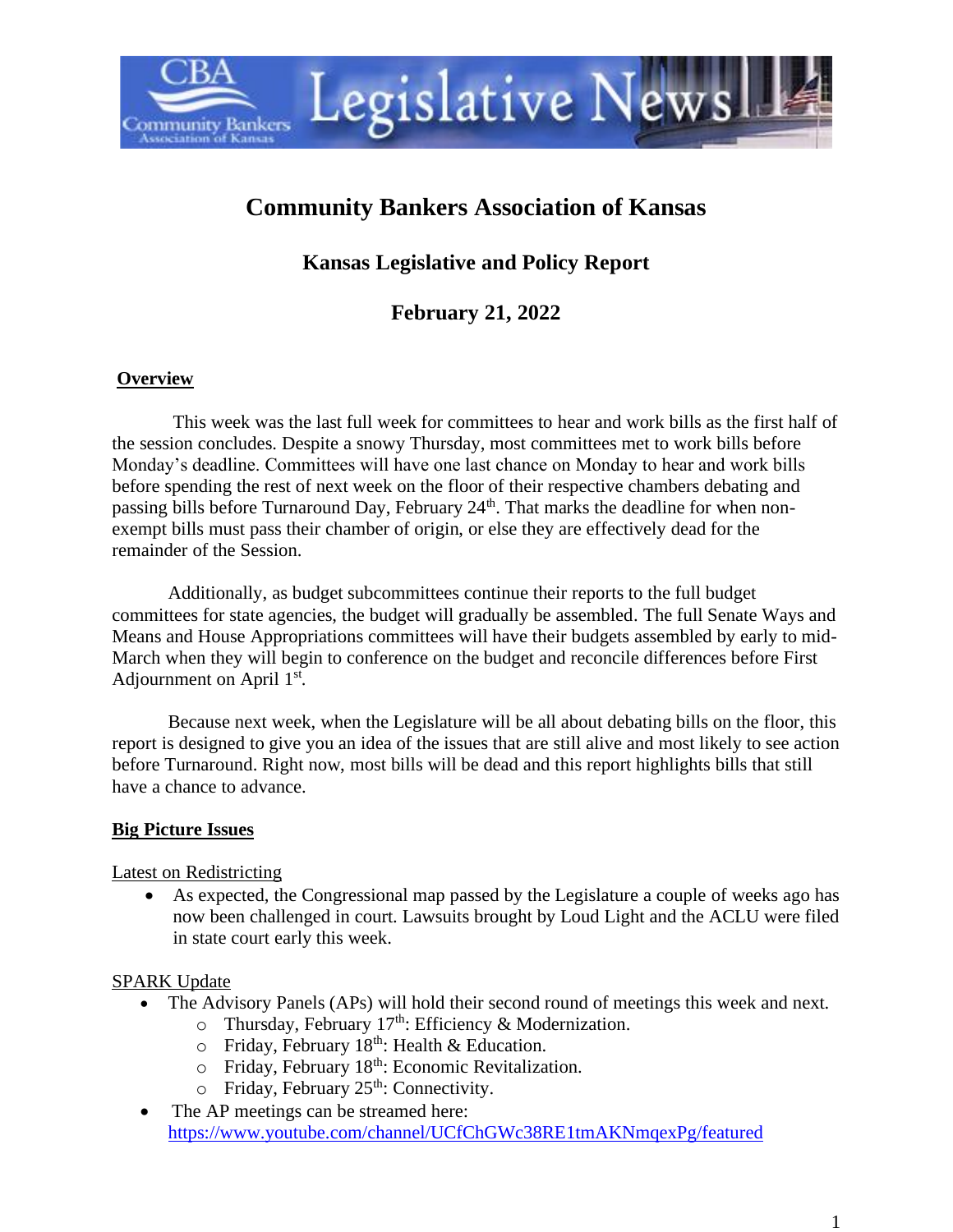### **Financial Institutions Related Issues**

There are a few bills of note on General Orders in both chambers next week:

- SB 400: Uniform Trust Code.
- SB 483 (expected to be placed on GO): ATM theft.
- Various Housing bills (SB 376 and Sub for HB 2212).
- HB 2568 KMBA.
- Various TEFFI bills.

Committee Activity This Past Week

• A few bills of note advanced forward this week, including SB 483, SB 335, and SB 400 which are detailed below.

Hearings on Major Housing Bills

- SB 369: Establishing the Kansas affordable housing tax credit act providing income, privilege, and premium tax credits for qualified low-income housing projects.
	- o SB 369 is essentially state enactment of the federal low-income housing tax credit statute.
	- o Passed out of Fed and State Affairs and combined with SB 375 into Sub for HB 2212.
	- o On General Orders.
- SB 375: Enacting the Kansas housing investor tax credit act and expanding Kansas housing programs to facilitate economic development by providing tax credits for investment in residential housing projects in underserved rural and urban communities to accommodate new employees and support business growth.
	- o Passed out of Fed and State Affairs and combined with SB 369 into Sub for HB 2212.
	- o On General Orders.
- SB 376: Expanding Kansas housing programs to facilitate economic development by broadening the Kansas rural housing incentive district act to allow use of bond proceeds for construction of residential dwellings and buildings and to include the city of Topeka, increasing availability of loans or grants to rural communities for moderate income housing, establishing a program for urban communities for moderate income housing and permitting housing developments to include manufactured or modular housing.
	- o Passed out of Senate Fed and State Affairs.
	- o On General Orders.

## Active Bills

Any new bills are in **bold**.

- SB 400 (now Sub for SB 400): Updating certain requirements and conditions relating to the creation, modification, and termination of trusts in the Kansas uniform trust code and updating the definition of resident trust for tax purposes.
	- $\circ$  Heard in FI&I on February 8<sup>th</sup>.
	- $\circ$  Worked in FI&I on February 17<sup>th</sup>.
	- o As discussed during the hearing, the first two sections of the bill were removed to address the conferees' concerns and amends the definition of resident trust.
	- o Summary of the bill as amended: [http://kslegislature.org/li/b2021\\_22/measures/documents/supp\\_note\\_sb400\\_01\\_0](http://kslegislature.org/li/b2021_22/measures/documents/supp_note_sb400_01_0000.pdf) [000.pdf](http://kslegislature.org/li/b2021_22/measures/documents/supp_note_sb400_01_0000.pdf)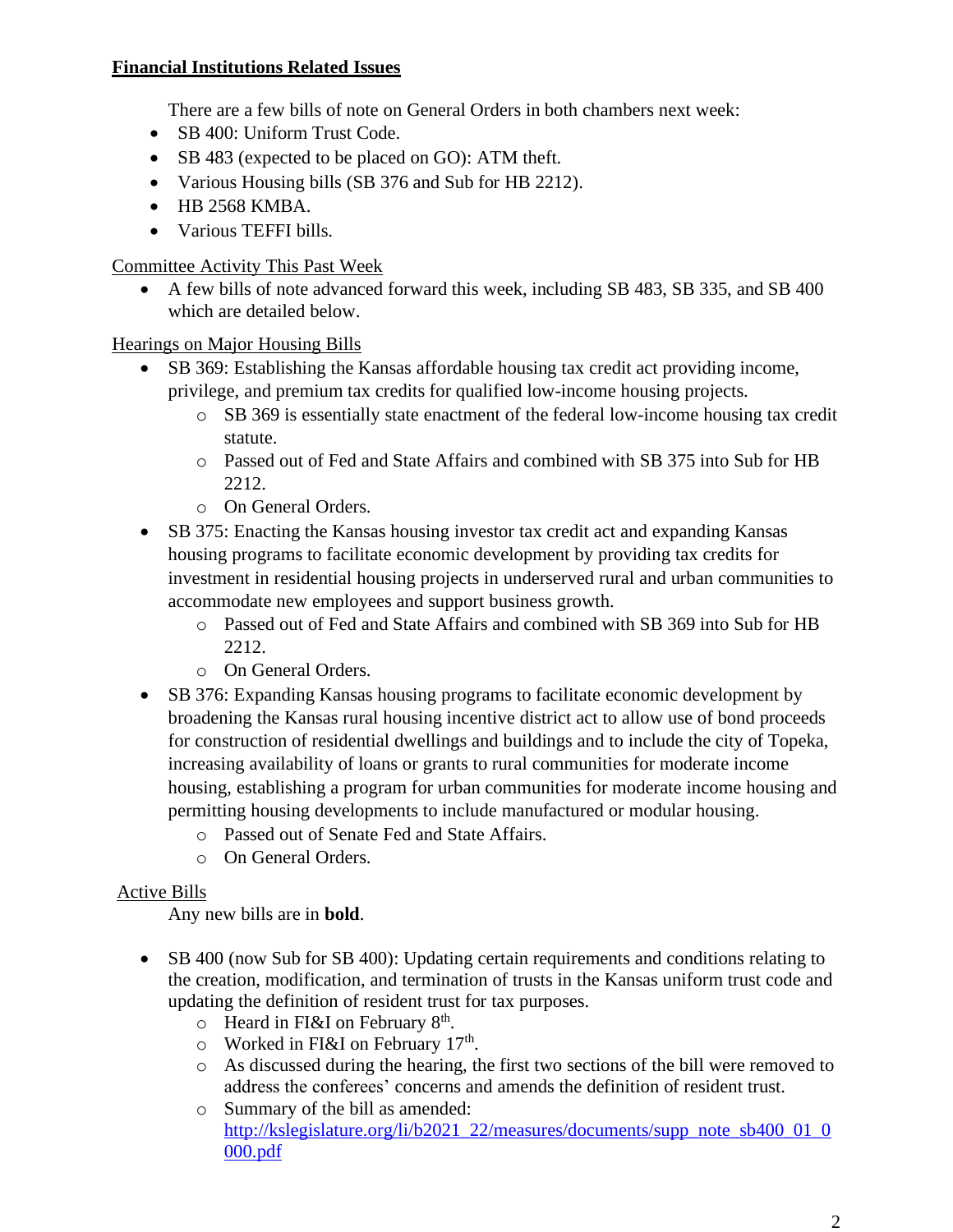- $\circ$  In short, the two sections that were removed included the provision for opting out of the rule against perpetuities as well as the decanting statute. The Judicial Council will continue to study these sections and the Legislature may address these issues in the future.
- o On General Orders.
- SB 483: Increasing criminal penalties for theft and criminal damage to property involving remote service units such as automated cash dispensing machines and automated teller machines.
	- o Heard in Senate Judiciary and passed out of Senate Judiciary on 2/18. No amendments.
	- o CBA provided written testimony in support. KBA and Heartland Credit Union Association testified in support.
	- o Likely up for debate on Senate floor next week.
- SB 335 KBA health plan bill: Exempting certain business entities that provide health insurance in the state but are not subject to the jurisdiction of the commissioner of insurance from payment of the annual premium tax.
	- o Passed the Senate 34-0 February 17<sup>th</sup>.
- HB 2664: Prohibiting banks, trust companies, credit unions and other business entities from discriminating based on certain subjective or arbitrary factors.
	- o Unlikely to advance.
- HB 2568 KMBA bill from the 2021 Session: Amending the Kansas mortgage business act by providing for mortgage business work at remote locations, license and registration renewal or reinstatement procedures, surety bond requirements and evidence of solvency and net worth and requiring notice when adding or closing branch offices.
	- o Hearing in House FIRD 1/31.
	- o Proponents included OSBC, Zillow, Rocket Mortgage, and the Mortgage Bankers Association.
	- o Passed out of committee 2/9.
	- o On General Orders.
- TEFFI Bills
	- SB 337: Converting the conditional charter issued for the pilot program under the TEFFI Act to a full TEFFI charter.
		- o Passed the Senate 39-0.
		- $\circ$  Passed the House 119-1 on February 16<sup>th</sup>.
	- HB 2489: Companion bill to SB 334.
		- $\circ$  Passed the House 120-0 on February 16<sup>th</sup>.
	- SB 377: Authorizing TEFFI insurance companies within the captive insurance act and providing for the requirements and operations thereof.
		- $\circ$  Passed the Senate 36-3 on February 15<sup>th</sup>.
		- o In House FIRD.
	- HB 2554: Converting the conditional charter issued for the pilot program under the TEFFI Act to a full TEFFI charter.
		- o Heard in FIRD Monday, 2/7.
	- HB 2547: Authorizing TEFFI insurance companies within the captive insurance act and providing for the requirements and operations thereof.
		- o Passed out of House Insurance.
		- o On General Orders.